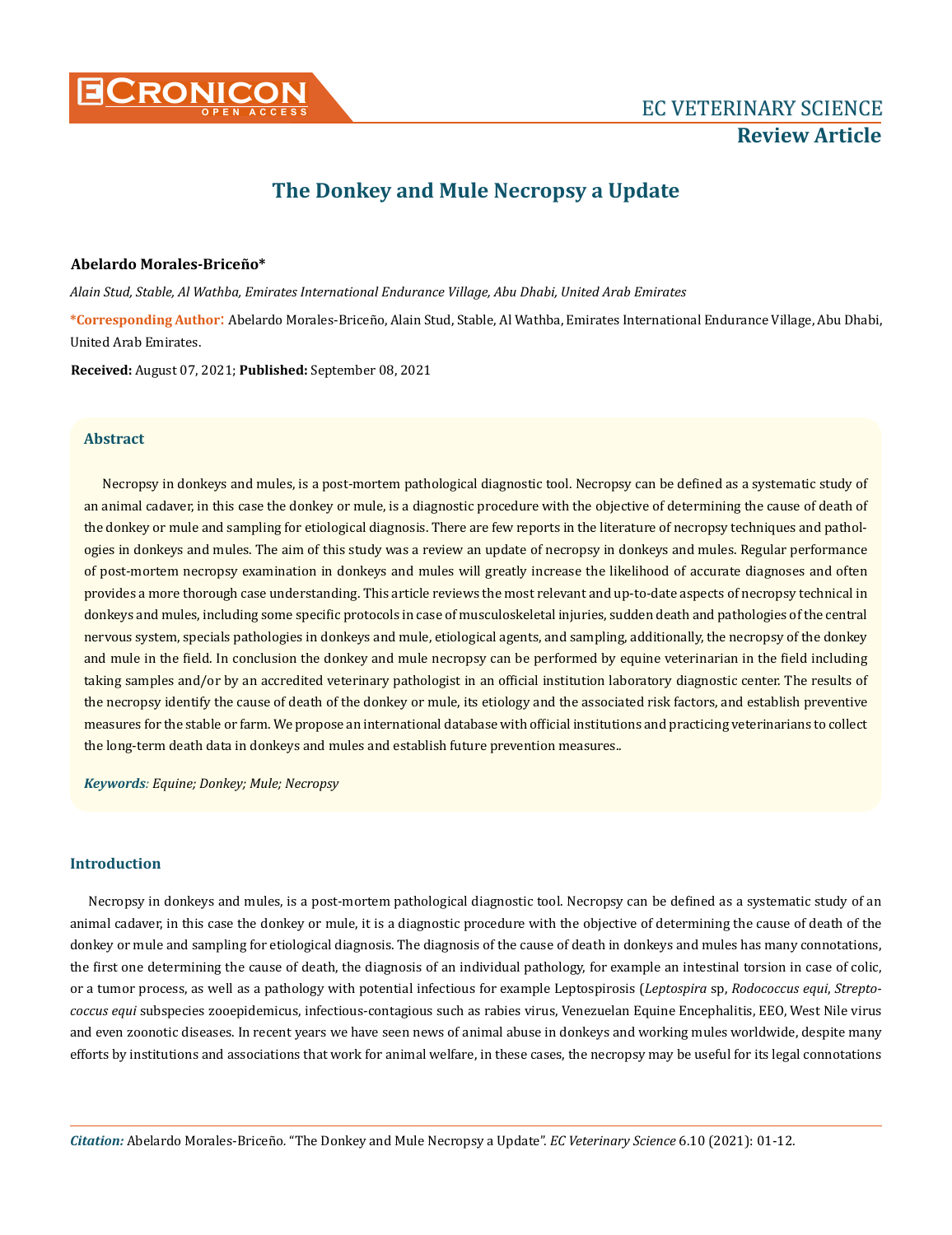this situation demands trained veterinary pathologists with experience in donkeys and mules and forensic veterinary medicine. Unlike horses, the necropsy on the donkey and mule is not counted in the Jockey Club Injury Database of each country; the reports are mostly institutional, for example Donkey Sanctuary or some enthusiastic researchers and veterinary pathologists who publish their results every year. A multicentric study, post mortem examinations were performed on 349 donkeys over an 18 month period (between 2005 - 2006), the presence and extent of specified dental disorders was a high prevalence (93%) of disorders was noted in the population with a median age of 31 years. Specially, the dental diseases: cheek teeth diastemata (with 85% of prevalence), often associated with advanced periodontal disease [1]. In the same multicentric study other disorders observed included missing teeth (in 55.6% of donkeys), displaced teeth (43%), worn teeth (34%), local overgrowths (15%), focal sharp overgrowths (3%) and dental-related soft tissue injuries (8%) [1]. A more recently study of gastric ulcers, in total, 426 donkeys were examined at necropsy to determine the presence of gastric ulceration or Equine Gastric Ulcer Syndrome, 41% (n = 174) of the donkeys studied had evidence of gastric ulceration at necropsy, 18% had hyperlipaemia prior to or death or euthanasia and this was a risk factor for donkeys developing gastric ulceration; 62% of hyperlipaemia cases also displayed gastric ulceration (P < 0.001), kidney disease was a potential high risk factor (P = 0.02), with 74% of these donkeys having gastric ulceration, donkeys that died or were euthanized due to respiratory disease were at a decreased risk of developing ulceration  $(P = 0.01)$ , this recently study has shown that gastric ulceration or Equine Gastric Ulcer Syndrome, is commonly observed in donkeys at necropsy and may be extensive [2], but no report in mules. A full records from 1,444 UK donkeys over a 7-year period were included in the analysis, sixty-one categories of post-mortem finding were identified from 9,744 observations, the four most prevalent conditions noted were dental disorder (78.7%), vascular disease other than aneurysm (60.9%), arthritis (55.4%) and foot disorder (44.8%), gastric ulceration was found in 42% of the donkeys and gastrointestinal impaction in 18.6% [3]. In the same study the most frequent combination of two post-mortem findings in the same donkey was arthritis and dental disorder, the most common disorders were associated with age, body weight and/or body condition post mortem and, for some disorders, gender, for many of the post-mortem findings [3]. In other report were study by necropsy and histopathology 38 donkeys (*Equus africanus asinus*) and 9 mules (*Equus asinus* × *Equus caballus*), in Southern Extremadura (include locations: Arroyo de Molinos, Bodonal de la Sierra, Fregenal de la Sierra, Fuentes de León, Higuera La Real, Jerez de los Caballeros and Segura de León) Spain, during 2012-2016, the death or euthanasia was attributed to disease of the digestive system 43% (20/47) (colic, dental disorder, gastric ulceration, liver and pancreatic diseases); locomotor system 28% (13/47) (laminitis, arthritis, foot disorder and catastrophic injury); respiratory system 6% (3/47) (Epistaxis and Fibrosing pneumonitis); endocrine system diseases 4% (2/47) (adrenal tumor neoplastic and pituitary adenoma); reproductive system 4% (2/47) (ovarian carcinoma and squamous cell carcinoma, germ cell tumor), lymphoid system 4% (2/47) (tumor spleen and thoracic lymphomas), urinary system 2% (1/47) (cist renal, membrano-proliferative glomerulonephritis and abscess) and nervous system 9% (4/47) (acute poisoning) [4]. A multicentre retrospective study of the causes of mortality in donkeys and mules in Southern Extremadura, Spain and Aragua State Venezuela 2007 - 2017, were study 84 donkeys, 42 male (32 castrate), 29 female, and 13 mules, death or euthanasia was attributed to disease of the digestive system 48% (40/84) (colic, dental disorder, gastric ulceration, liver and pancreatic diseases); locomotor system 23% (20/84) (laminitis, arthritis, foot disorder and fractures); respiratory system 5% (4/84) (Epistaxis and fibrosing pneumonitis); endocrine system 4% (3/84) (adrenal tumor neoplastic and pituitary adenoma); reproductive system 5% (4/84) (ovarian carcinoma and squamous cell carcinoma, germ cell tumor), lymphoid system 6% (5/84) (tumor spleen and thoracic lymphomas), urinary system 2% (2/84) (cyst renal, membrano-proliferative glomerulo-nephritis and abscess) and nervous system 7% (6/84) (acute poisoning and Venezuelan equine encephalitis) [5]. The aim of this study was a review an update of necropsy in donkeys and mules.

## **The donkey and mule necropsy**

Necropsy findings can also be helpful for elucidating the severity of disease to owners who need further validation of their decision to euthanize in donkeys and mules [6]. There are multiple procedures involved in a necropsy [7] in equine. The autopsy technique will vary depending on personal and institutional preference but, in all instances, a systematic examination of all visceral organs, including the brain, must be performed [5], this include the necropsy in the field. For a better understanding, we will describe the systematic necropsy in the donkey and mule step for step.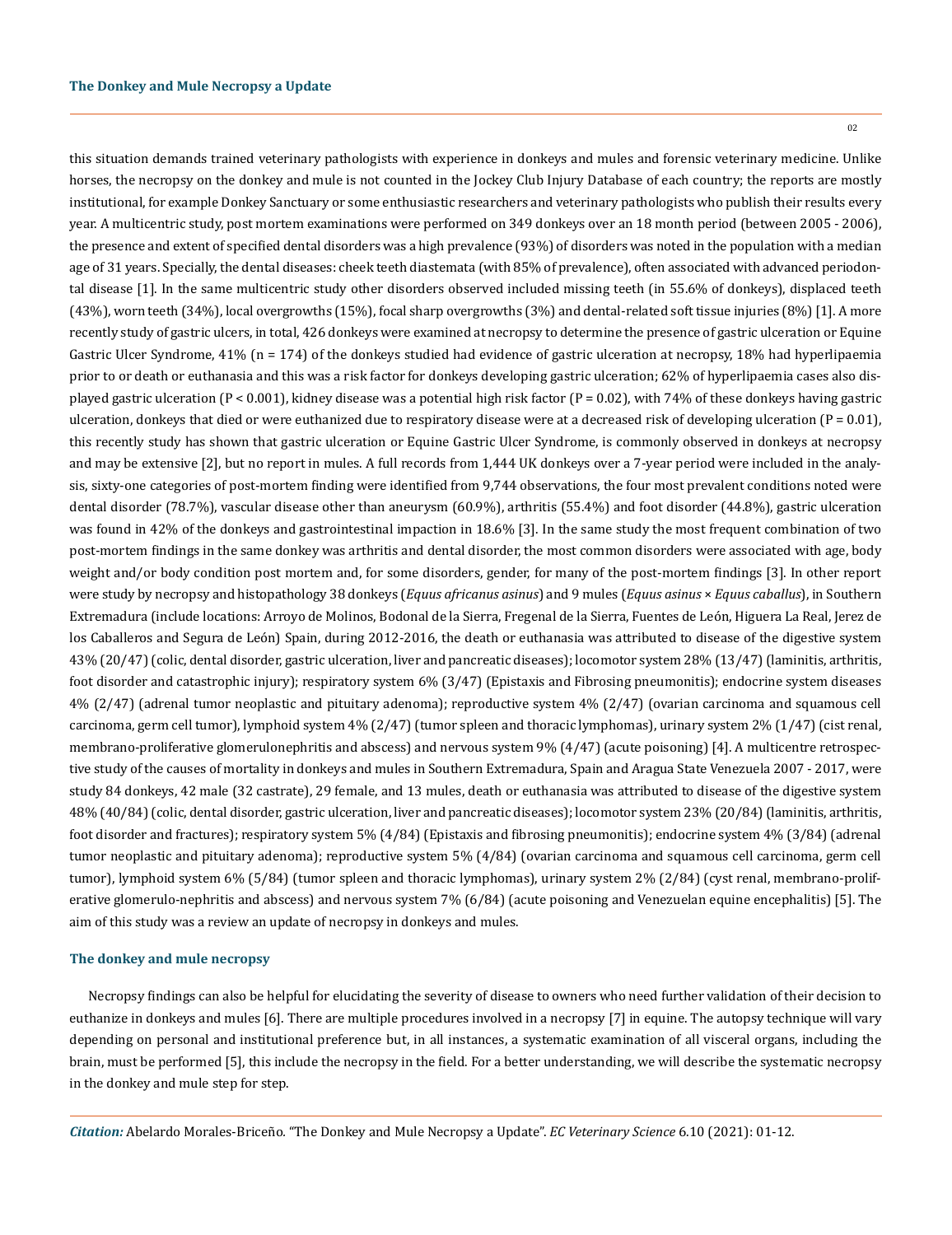#### **History: (Anamnesis)**

Always should be considered the medical data, convalescence time, therapeutics (treatment) and evolution, presumptive clinical diagnosis and productive history of the farm or stable (reproductive data, abortions, perinatal death). Is very important check the feeding, water, management aspects and population, vaccine (types) and deworming plan, quarantine and environmental. In donkeys and mules subjected to intense work days, they can develop the rhabdomyolysis-myoglobinuria-azotemia syndrome with collapse and death. In other cases they may present Exercise Induced Pulmonary Hemorrhage (EIPH), with bilateral epistaxis which is a characteristic sign of death from over-training or exhausted donkey syndrome. In Almonte Huelva-Spain, a preliminary report, all 36 donkeys were male castrated 10 - 20 years old on average and 22 mules with aged 12 to 25 years average, presented bilateral epistaxis and over-training [9,10]. Experiences in tropical countries in many cases associated with winter and summer climate changes at the end or beginning of each period, the number of vectors increases and generates a higher incidence of vector-borne diseases in donkeys and mules, such as *Trypanosoma evansi* including EEV, EEO, WNV and rabies, we can find donkeys and mules in the field with undifferentiated neuromotor syndrome, ataxia, or dead. Other examples of mortality in grazing donkeys and mules may be associated with electric shock during the winter period. As well as it is necessary to consider during the summer period the donkey mortality associated with dehydration in the field.

#### **Position**

Donkey or Mule: Right lateral decubitus (in cases of colic). Orientation of necropsy depends on clinical history and collection of samples.

## **External examination**

Following external examination, including natural orifices, eyes, and limb and joint palpation, the lymph nodes, nerves, and most vessels are examined when exposed [11]. Bloody nasal discharge (epistaxis) very important in over-training or exhausted donkey syndrome, clear nasal and/or oral fluid or froth discharge, or in cases of infectious diseases, rectal or vaginal prolapsed, injection sites is very important for diagnosis. Melanomas can be observed in mucocutaneous junctions, perineal region and/or in some skin region, some donkey breeds may have a greater predisposition to this type of tumors on donkeys and mules of advanced age. Equine sarcoid can occur in donkeys, in regions close to cattle, cutaneous fibroids have a high incidence and cutaneous fibrosarcomas can be present in cases of chronic cutaneous infestations by *Habronema muscae* in areas of the foreskin, pubic region, face, perineal region and in legs, in many cases complicated with *Pythium insidiosum*, it can even be observed in the stomach associated with chronic parasitic nodular and fungal gastritis.

## **The time of death**

In the external examination we must consider post-mortem changes, it must also consider in cases of forensic veterinary pathology to determine the cause of death and evidence of animal abuse, on the other hand, these post-mortem changes are irreversible and may limit the taking of samples. for microbial studies and histopathology, limiting the diagnosis.

*Rigor mortis***:** In donkeys and mules, the same in others animals, the stiffening after death, is best related to the body temperature and the metabolic activity at the time of death. If death occurs during a high exercises or high fever disease, rigor can occur almost simultaneously with death. Rigor mortis also occurs rapidly in donkeys and mules that are excited or severely stressed just before death. The opposite is true for donkeys and mules that are moribund or cachectic for a long period before death special in animal abuse; rigor may not occur for hours, if it occurs at all, and when it does, it may not be easily noticeable [11]. *Algor mortis*: the corpse of animals takes the environment temperature, if we are in a northern country the temperature decreases and if we are in a country in the Middle East the temperature will increase. *Autolysis*: in donkeys and mules is produced by the activation of lysosomal enzymes at the cellular cytoplasm level, and it gives a purple or green appearance to the tissues and is a limitation for the taking of samples in the necropsy. *Livor mortis* is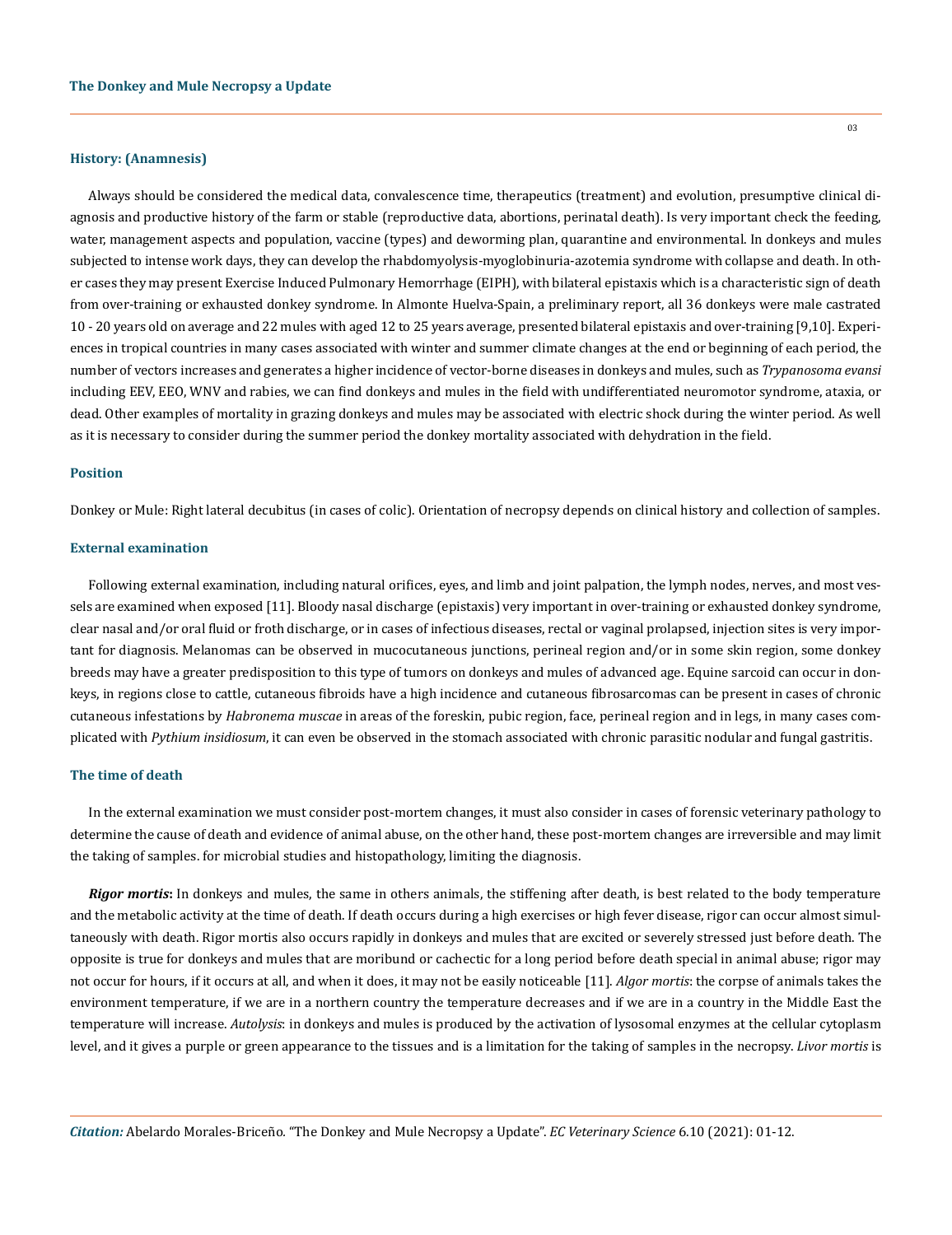due to the effect of gravity, the blood is concentrated in the most ventral regions of the corpse is very important as a crime scene in donkey and mule abuse and neglect. *Tympanization* corresponds to the exacerbated production of gas by the microbial flora in the cecum and colon of the donkey and mule. The environment (temperature and humidity), for example in the Middle East and Siberia, can influence post-mortem changes by accelerating or retarding, as well as some conditions such as sudden death during exercise and endotoxemia in donkeys and mules.

#### **Skinned**

Consists in the separation of the skin from the subcutaneous tissue, the skin and subcutaneous tissue are indicators of a systemic disease such as endotoxic shock in donkeys and mules. Feeding high in beta-carotenes in forage can give a yellowish hue in donkeys but it has no correlation with any pathology. In field necropsies in donkeys and mules, ectoparasites on the skin are common, ticks, which are important as vectors of hemoparasites, especially when they are in direct contact with cows, sheep, goats, including camels, and deer. In donkeys, lipomatosis/steatosis of the subcutaneous tissue is frequent after 5 years, but it is related in some cases to obesity and the crest of the neck, including endocrine pathologies such as Cushing's syndrome, equine metabolic syndrome and hyperlipemia. Deposits of lipids similar to lipomas without malignant characteristics can be observed in the dorsal region of the neck, in the mesentery and even fatty liver in some cases. At low frequency, liposarcomas can be observed in donkeys and mules. After an initial stab incision into the right axilla, extend skin incision cranially, just to right of midline, to chin and caudally to perineum, just above the genitalia, reflect mamma and testicle separately, and consider cutaneous wounds and cutaneous habronemosis in this region. Reflect skin on right side and completely abduct right limbs by cutting muscular attachments of scapula and freeing femoral head consider wounds and bruises.

#### **Separation of limbs**

This step consists in incise axillary region at scapula and freeing femoral head *(Round Ligament).* Five joints are routinely checked, in the order given, in the necropsy of donkeys and mules [11], but specially third phalanx in cases of laminitis. These are representative and easily accessible during necropsy including field necropsy. 4.1-Right hip. 4.2- Right and left stifle. 4.3- Right shoulder. 4.4- Atlantooccipital. 4.5- Right and left hock in young animals. The recommendation is to check all the synovial joints to rule out pre-existing injuries in donkeys and mules. Degenerative joint disease or chronic osteoarthrosis is a pathology that affects donkeys after 7 years, in necropsies, joint effusions, hemoarthros, degenerative changes of the articular cartilage and loss with exposure of the subchondral bone can be observed. In grazing animals with little management, cases of chronic fractures with bone remodeling and adaptation as an acquired deformation can be observed with chronic lameness, as well as complicated cases with septic arthritis. It is important to mention the very common congenital bone and joint deformations in donkeys and those acquired associated with chronic fractures and foot problems, mainly overgrowth of the hoof. Laminitis has a higher incidence in donkeys than in mules, laminitis is observed associated with cresty neck, obesity, hyperlipidemia, metabolic equine syndrome and Cushing's syndrome. Laminitis can be devastating in many cases due to rotation of the third phalanx, with perforation of the sole of the hoof and osteomyelitis, however in other cases it can behave like chronic laminitis [12], in donkeys this disease represents a great importance.

#### **Opening of cavities**

The opening of the cavities brings us closer to the inspection of the organs in-situ, remove the ribs by cutting with rib cutters or saw, first close to the sternum, then several inches from the vertebrae in this point check the presence and position of all organs. In Miniature donkeys and donkey and mule foal you can do it dorsal decubitus. Arrange the GI tract to display all of the parts before removal, in donkeys and mules, carefully place cecum dorsocranially, small colon on left thigh, large colon cranially, and small intestine over right flank [11], and check the presence and position of all organs in situ. The small intestine is pulled ventrally towards the prosector or veterinarian or vet pathologist while cutting the mesenteric attachments close to the bowel and properly inspecting the gut as it is cut free [11]. The large

*Citation:* Abelardo Morales-Briceño*.* "The Donkey and Mule Necropsy a Update". *EC Veterinary Science* 6.10 (2021): 01-12.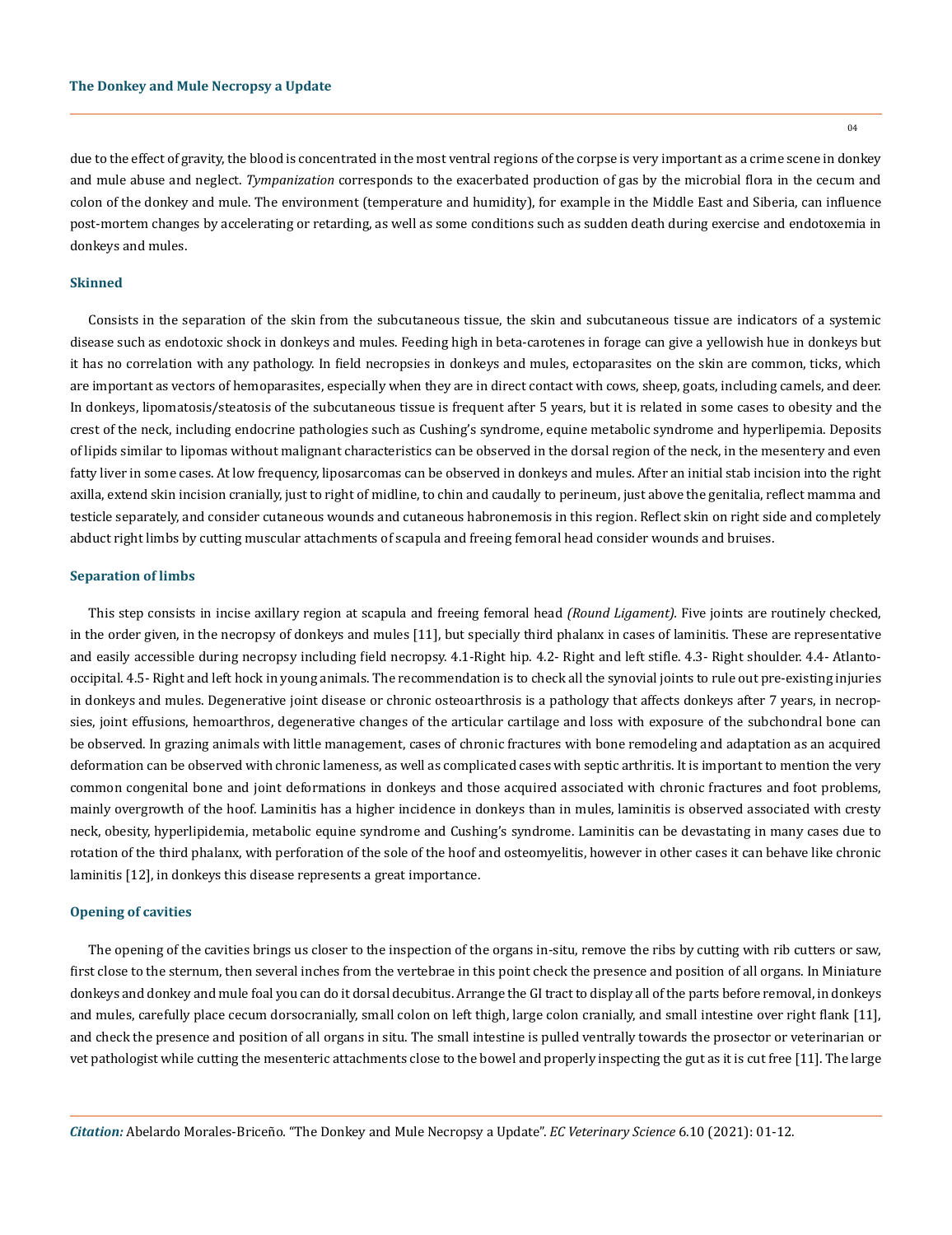bowel of the donkey is removed by pulling it further over the back while using blunt finger dissection to release it from its dorsal attachments and by finger stripping the major mesenteric vessels free while doing so. The next step lay GI tract in relative order (esophagus, stomach, small and large intestine), to be opened later as the last major procedure of the necropsy to prevent fecal contamination of the tissues and instruments [11]. Carefully to check the GI tract, cut along the greater curvature of stomach, forestomach, and representative lengths of duodenum, jejunum, and ileum, open ileocecal orifice and cecum, large and small colon, and rectum, incise major vessels when exposed consider some tumors such as lipomas and liposarcoma. The Equine Gastric Ulcer Syndrome: are gastric lesions (inflammatory, erosive, and ulcerative) can be classified according to their evolution over time: acute gastritis, chronic gastritis; according to the severity of the chronic erosive gastritis lesion, chronic ulcerative gastritis. Previous studies suggest a high incidence of gastric ulcers in donkeys [1-3], it is suggested to emphasize the revision of the stomach, as well as consider ulcerative nodular gastritis associated with *Habronema muscae* and consider *Gasterophilus* sp. [13], which shows in the last 10 years of the author's experience a high incidence in Asia (Middle East) and Europe (Spain and Portugal) [14]. A high prevalence (90%) of ulcers and gastritis was found in donkeys during our study, is important to consider that none of the donkeys had previously presented clinical signs of Gastric Ulcer Syndrome, the lesions were necropsy findings [14]. Of the total population (137 donkeys), stomach ulcers and associated gastritis were found in 100% of the samples, antral edema in 56.9%, parasites *(Trichostrongylus axei)* in 10.2%, and impaction in 5.8%. Furthermore, *Hemomelasma gastric* was found in one stomach (0.7%), thus, it evidenced a high incidence of gastric pathologies in donkeys in different livestock holdings in Córdoba, Colombia among which squamous ulcers are the most frequent ones, followed by acute gastritis and antral edema. For this reason, it is necessary to do more research and to raise awareness about the treatment of these pathologies in these donkeys [15].

## **Opening of cavities (Peritoneal cavity: liver, kidney, spleen)**

Once the digestive tract is removed, must continue remove the liver, leaving the diaphragm in place, make multiple inspection slices into the liver and incise major vessels. Carefully remove the spleen, make several inspection slices into spleen, cut each kidney longitudinally to pelvis. Consider in history the euthanasia method of splenomegaly associated with barbiturates and phenothiazines. Donkeys and mules natural infected with the Equine Infectious Anemia Virus (EIA), may show spleen contraction and pale spleen as well as petechial to equimal hemorrhage. Splenic hemangiomas and hemangiosarcomas can be an incidental finding of necropsy in donkeys, in few they are associated with the cause of death. Leave each kidney attached to the bladder to allow the ureter to act as a third hand when handling the small slippery tissue, is common to observe kidney cysts and ovarian cysts in young donkeys but also in old donkeys. Primary ovarian tumors are frequent in old donkeys, we have reported some cases in the literature [16]. The adrenal gland is very important in the diagnosis of stress, intensity of exercise and animal abuse, do not hold the adrenal itself, incise the adrenal [11], note the cortex-medullacortex (CMC) ratio, adrenal glands are indicators of death associated with stress in donkeys and mules petechial hemorrhage is key in the diagnosis. Endocrine tumors are common in old donkeys and mules, in mules we have diagnosed cases of pituitary adenoma as well as pheochromocytomas [17]. Additionally, carcinomas of the uterus and kidneys are common, another tumor with a high incidence in mediastinal lymph nodes and thorax is lymphoma with a high degree of local invasion and metastasis, it can also be observed in mesenteric, gastro-splenic lymph nodes and in the spleen [18].

## **Opening of cavities (Pelvic cavity)**

Open the pelvic cavity by sawing (or using rib cutters) through the pubis to the obturator foramen, then through the ischium, both sides. Remove the symphysis. Some suggest a single cut through both the symphysis and ilial shaft. Cutting close to the bone, remove the pelvic viscera, kidneys with ureters, and bladder, genitalia, and rectum. Check the umbilical arteries that lie alongside the bladder and the omphalo-mesenteric veins from the umbilicus to the liver in newborn animals [11]. Some catastrophic lesions of the base of the pelvis with rupture of the obturator artery in accidents due to paddock accidents is common in donkeys.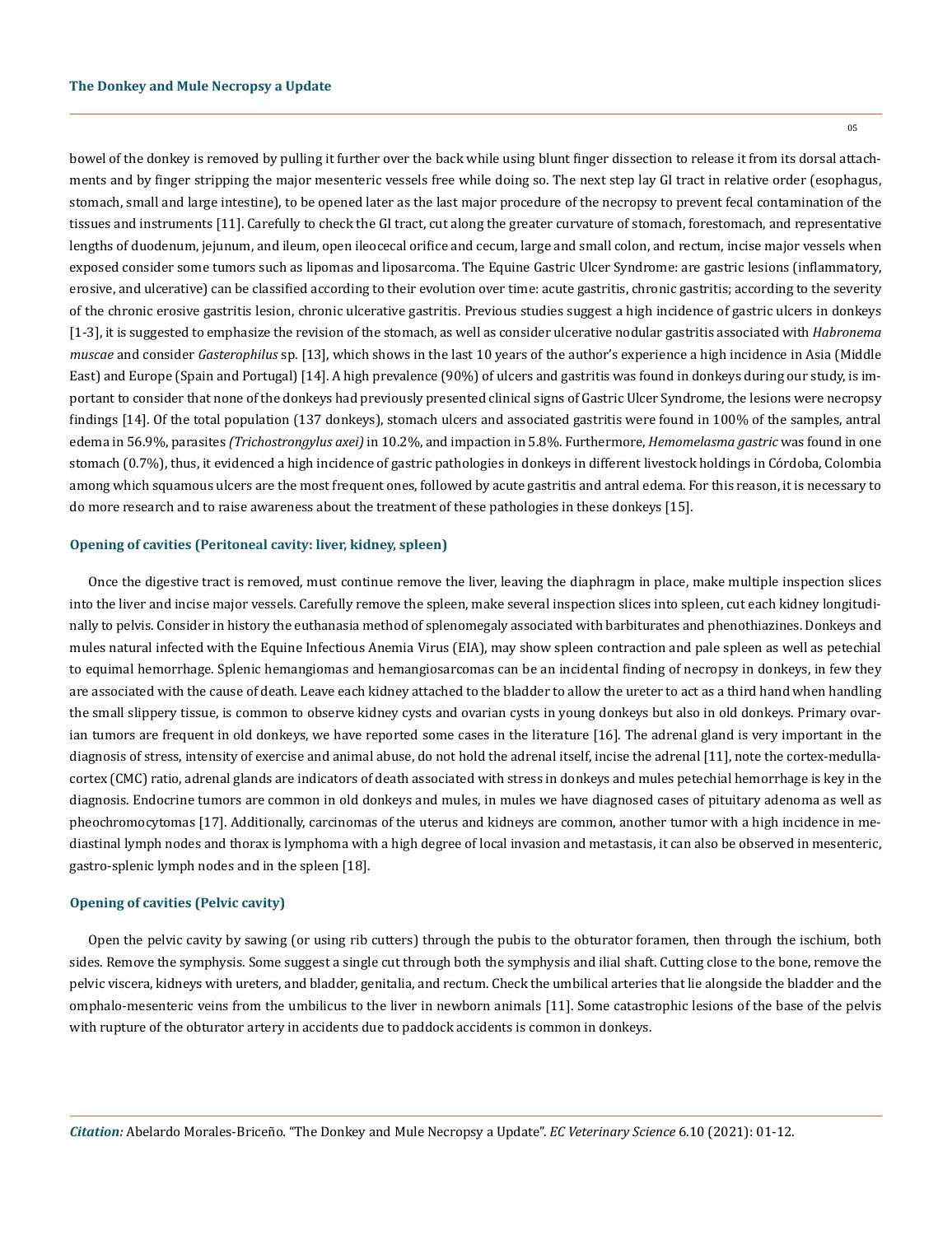#### **Opening of cavities (Oral, tongue, cervical and thoracic viscera)**

We perform to remove the tongue, cervical and thoracic viscera in masse, cut on the medial side of both mandibles close to the bone [11]. The symphysis may be split, if necessary, for easier removal, especially in the horse. Free the tongue manually (this is difficult in the donkeys and mules), pull the tongue down and back, cut through the prominent (keratoepihyoid) joint of the hyoid bones on both sides, continue traction, removing the trachea, esophagus, and other soft tissues down the neck and examine the jugular veins. Pharyngeal Lymphoid Hyperplasia: this is a common finding in young and adult donkeys and recognized by the irregularity of the pharyngeal mucosa, caused by numerous 2 - 3 mm, smooth nodules on the caudal dorsal surface of the tongue and the pharynx around the epiglottis, these are increased in periods of environmental stress in donkeys. Observe and incise the thyroids and parathyroids is key in the diagnosis of secondary nutritional hyperparathyroidism common pathology in equine the Middle East (Kuwait, Oman, Qatar and UAE), as well as in some regions of South America such as Brazil, Colombia and Los Llanos (Apure, Barinas, Guárico and Portuguesa) Venezuela, additionally, mineral imbalance loss of the calcium-phosphorous ratio, magnesium deficiency among others that can be observed in desert soils. Exostosis of bone, maxillary, frontal, nasal, limb deformities, bone fragility, spontaneous fractures, weight loss and lameness can be seen in this point. Cut down the full length of the esophagus, free the esophagus and the aorta from the dorsal caudal mediastinum to allow access to both bronchi. 5.5.-Opening of cavities (Thoracic cavity): Leave the heart attached to the lung for best evaluation of the vessels involved and leave the lungs attached to the diaphragm to act as another third hand in pulling the esophagus and trachea tight when cutting down each of them, and down the bronchi [11]. Tracheal froth: certainly this may be a lesion in some cases, but marked tracheal froth production, even with froth flowing from the nostrils, may be seen in euthanized animals that don't have a history of dyspnea or respiratory distress, is common to observe in African Horse Sickness virus (AHS), as well as gastric dilatation and rupture. Palpate the lungs gently, cut down the trachea and major bronchi and observe the cut ends of the pulmonary arteries for emboli. Incise the tracheobronchial lymph nodes, to cut down and examine the pulmonary arteries, it is best to turn the lungs over and cut from their ventral surfaces. In cases of sudden death in training and work, an exhaustive examination of the thoracic cavity, lungs and heart should be carried out. In recent years we have worked on some pathological injury patterns in EIPH in horses. Sampling is key in the diagnosis of EIPH, a protocol has been established for taking samples from specific areas of the lung in equine. This protocol can be used in donkeys and mules with a history of sudden death. Equine lung 12 sites sampled from EIPH, representing left (L), right (R), dorsal (D), and ventral (V) lung fields, are LV1: Left Ventral Lobe (Craneal), LV2: Left Ventral Lobe (Medium), LV3: Left Ventral Lobe (Caudal), LDL1: Left Dorsal Lobe (Craneal), LDL2: Left Dorsal Lobe (Medium), LDL3: Left Dorsal Lobe (Caudal), RVL1: Right Ventral Lobe (Craneal), RVL2: Right Ventral Lobe (Medium), RVL3: Right Ventral Lobe (Caudal), RDL1: Right Dorsal Lobe (Craneal), RDL2: Right Dorsal Lobe (Medium), and RDL3: Right Dorsal Lobe (Caudal) [19-23]. This sampling of each lung region is accompanied by a histological study, from grade 0 or normal to severe grade 3. Previous experiences in cases of sudden death in donkeys and mules during work or in long horseback riding in Spain, Portugal and Venezuela, necropsy results in some cases were severe massive hemothorax, foolwong rupture of the segmental bronchial arteries, with associated edema, pulmonary congestion and hemorrhage petechial to equimotic in many cases confluent and subserosal petechial hemorrhages were observed in the dorso-caudal lung lobes. These histopathological lesions generally showed severe congestion, marked interstitial edema, and acute pulmonary hemorrhage due to rupture of focal bronchial arterioles, including red blood spilled, is possible to observe areas of pulmonary emphysema and EIPH [19,20,22]. In cases of sudden death or also in cases of possible environmental poisoning, is recommended to take blood and urine samples for toxicological studies immediately after death of the animal, we can take 60ml of blood, 120ml of urine, 50 grams of tissue and keep refrigerated sample (ice/ice pack), not frozen, is very important to maintain the chain of custody of the sample for medically legal aspects.

**Opening of cavities (Thoracic cavity):** Regardless of the heart dissection method chosen, all of the major components of the heart, including the pericardium, myocardium, mural and valvular endocardium, great vessels, right and left coronary arteries, and the regions where the main components of the conduction system are located must be carefully examined for gross abnormalities (e.g. changes in color, hemorrhage, fibrosis, valvular thickening, narrowing of coronary arteries, etc.), even when, in our experience, the vast majority of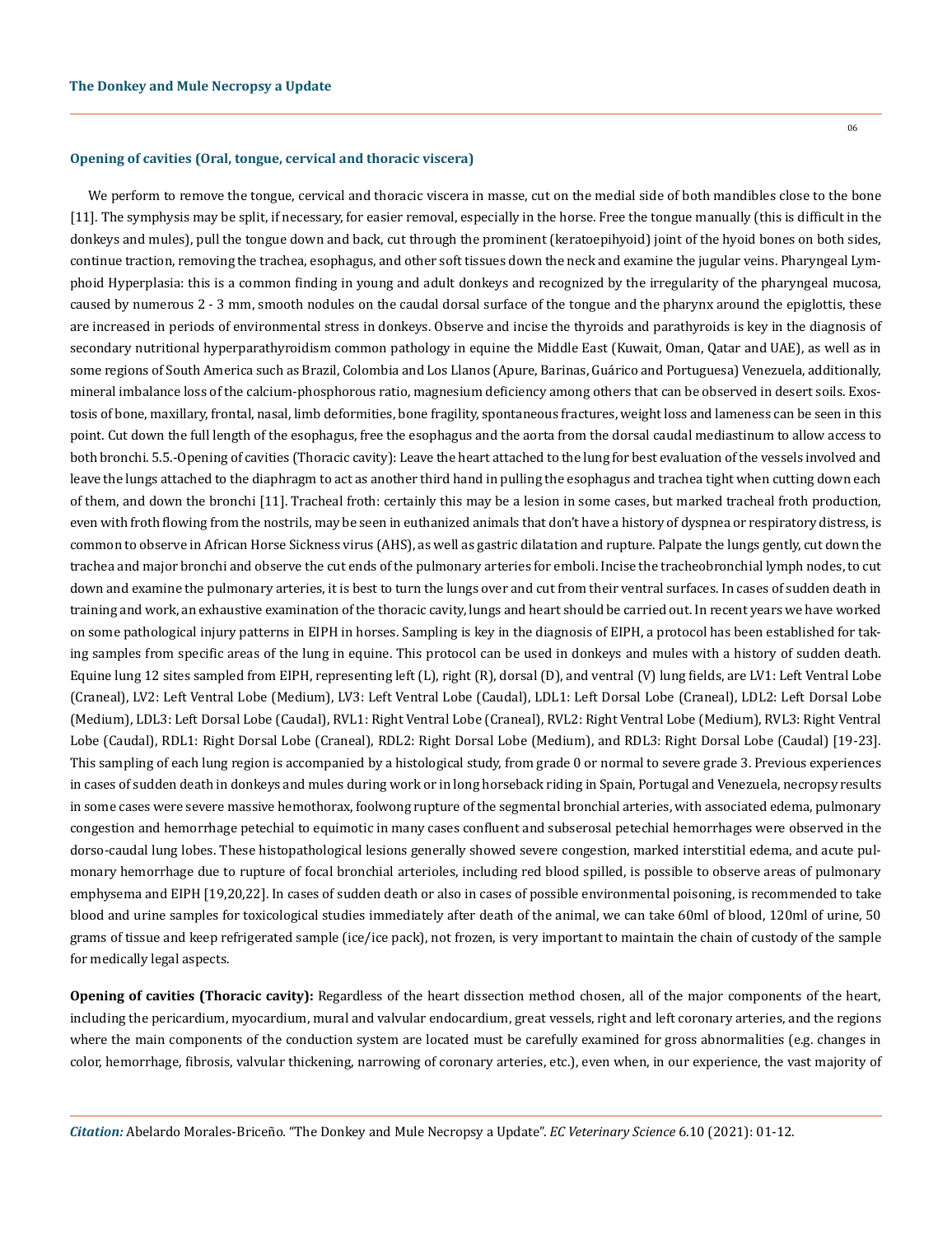hearts from racehorses are grossly normal [7]. The heart should be weighed after examination, but before sections are taken. Carefully with a hand grasping the base of the heart, cut the pericardium and major vessels, the pulmonary artery, and aorta as they extend through the pericardium, all blood should be removed before weighing. The next step to open the right ventricle, hold the heart in your left hand, with the left side of heart towards the prosector, pathologist or vet, make the incision, starting at the pulmonary trunk, into the right ventricle, close to the interventricular septum. Carefully open the pulmonary trunk past bifurcation, check the semilunar valves, turn the heart over with its right side towards you. Continue the incision, following the interventricular septum, into the right atrium. Open the right ventricle and atrium, check the right atrioventricular valve, the orifices of the cranial vena cava, the caudal vena cava, the fossa ovalis, and the coronary sinus [11]. We have observed some cases of left ventricular hypertrophy associated with EIPH and sudden death and fat infiltration. Open the left atrium and ventricle with a straight incision. Incise through the parietal cusp of the left atrioventricular valve, check the left atrioventricular valve and openings to the pulmonary veins [11]. Carefully to open the aorta, insert the knife under the septal cusp of the left atrioventricular valve [21]. Incise through the wall of the atrium, out and down the aorta [21,22]. Check the semilunar valves of the aorta, orifices, and right and left coronary arteries, orifice of the brachiocephalic trunk [21]. Open the abdominal aorta and its major branches (mesenteries, iliacs, etc.) [11]. This protocol can be used in donkeys and mules with a history of sudden death [7] describe the key areas for heart sampling in cases of sudden death in horses, the histologic sampling protocol of the heart is composed of 11 routine samples plus any areas with gross abnormalities. H1.- Right ventricular free wall. H2.- Pulmonary artery semilunar valve. H3.- Right atrial appendage. H4.- Sinoatrial node region. H5.- Left atrial appendage. H6.- Left ventricular free wall. H7.- Left ventricular papillary muscle 2 area. H9.-Atrioventricular node region. H10 interventricular septum. H11.- Aortic semilunar valve, aorta [7]. 5.6- Opening of cavities: Brain, Cerebrospinal Fluid CNS): Move the head to locate the atlanto-occipital joint, in this moment, collected CSF at this time in cases of infectious and potentially zoonotic diseases such as equine encephalitis and rabies virus, this procedure requires expertise and biosecurity, if required, from a dorsal or ventral approach. Carefully insert the knife into the joint and transect the spinal cord and ligaments of the joint dorsally and ventrally to remove the head. Look into the foramen magnum to note the normal absence of the cerebellar vermis, one cut is transverse through the frontal bone, caudal to the zygomatic process of frontal bone [11]. Place the head on its right side, another cut is sagittal, just medial to left occipital condyle, to continued place the head on its left side for one cut, at this time cut the olfactory peduncles, internal carotid arteries, and cranial nerves as the brain is removed, is important to collect the trigeminal ganglion for the diagnosis of Herpevirus. If the brain is not to be kept, cut 1 cm transverse sections for inspection in brain fresh. The routine procedure of SNC is to make 7 transversal cuts: caudate n. (gl. Pallidus putamen), parietal cortex, hippocampus thalamus, cerebellum, mesencephalon, post, colliculus and obex, should be done for systematic purposes in strict order. Carefully to remove the pituitary gland: pick up the dura from the basilar part of the occipital bone between the sawn condyles, peel it forward to include the pituitary, consider pituitary tumors in donkeys and mules old. Neurological diseases: Unlike horses, donkeys and mules are longer-lived, age, this factor can be considered as a predisposing factor for the development of some pathologies in donkeys and mules that are not frequently observed in horses, among which we can mention degenerative pathologies such as dental wear and loss, tumors of the central nervous system, tumors of the endocrine system, among others should be considered about the necropsy and the taking of samples for the diagnosis. The diagnosis of pathologies of the central nervous system (CNS) in donkeys and mules is difficult, one or several etiological agents associated with the cause of death may be present, as well as several risk factors many differential diagnoses must be considered at the time of an necropsy, as well as an exhaustive systematic study complemented with the taking of samples of central nervous tissue, peripheral nervous tissue, CSF, for confirmation of the etiology associated with the cause of death. In absence of exact diagnosis, it is more appropriate to call all these diseases Equine Neuromotor Syndrome (ENMS) [24]. Etiologies include viruses (Equine Herpesvirus Subtype 1/4, Equine Viral Encephalitis Venezuelan, Easter, Weastern and West Nile Virus), bacteria (*Enterobacteria*, *Streptococcus* spp.), parasites (*Sarcocystis neurona:* EPM, *Trypanosome evansi*), mycoses (*Fusarium moliniformes*, Mycotoxin *Fumonisine* responsible for Equine Leucoencephalomalacia, *Aspergillus* sp., *Phycomicetes* and *Dimorphic fungi*), degenerative diseases (Equine Motor Neurone Disease Syndrome), Immune-mediated/granulomatous (Caudal Equine Neuritis), intoxications (ionophores anticoccidiales, momensine, salinomycine, narazine, lasalosid, nicarbazine, heavy metals, lead, mercury, organophosphates, organ chlorates, insecticides, herbicides and fungicides) [24,25]. In neurological cases,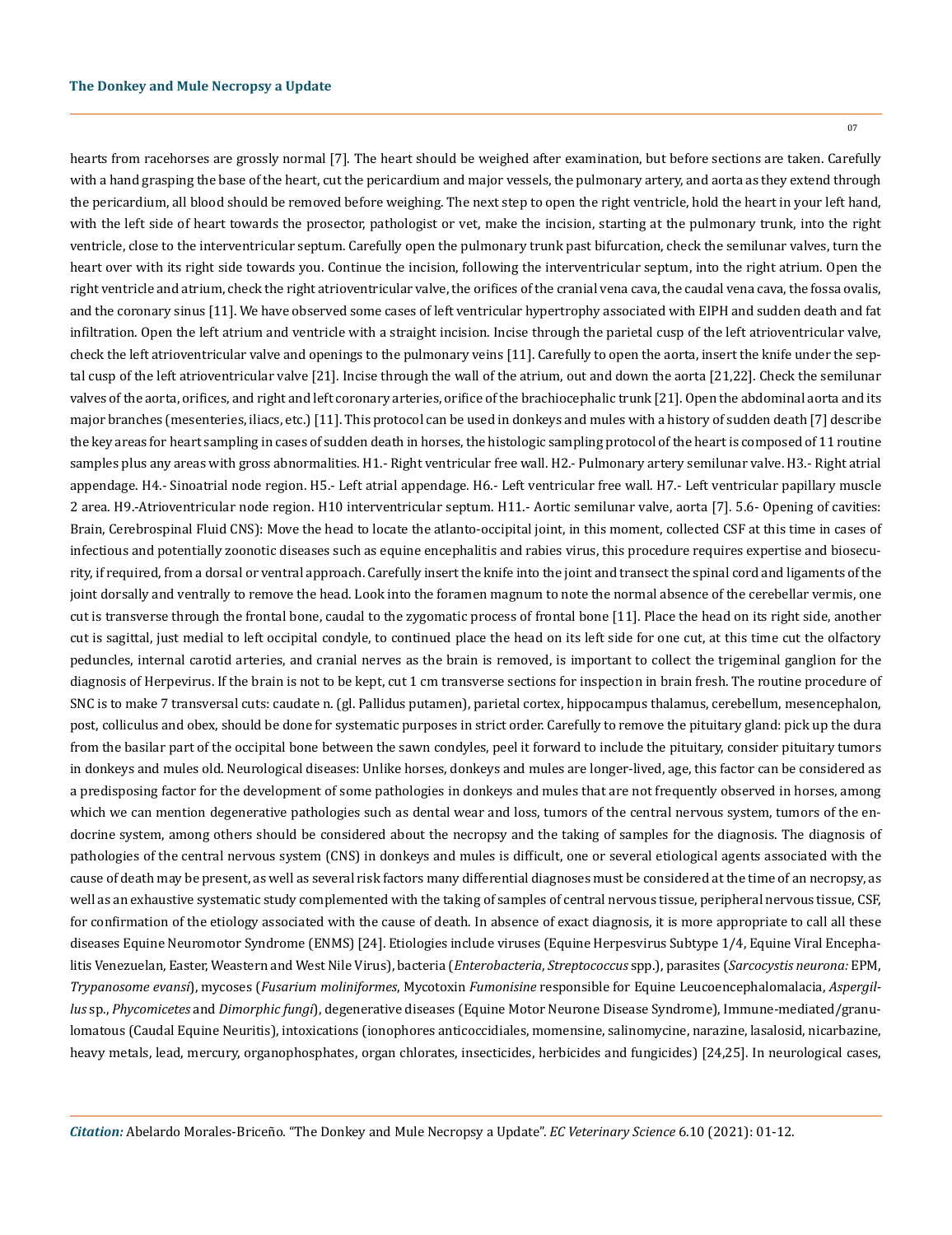a multidisciplinary study is recommended and the taking of samples is key in the morphological and etiological diagnosis of the cause of death of the horse. A detailed clinical neurological evaluation, hematology, viral serology, (EVR, EEV, EEE, WEE, WNV), parasitology (*Trypasonoma* sp., *Babesia* sp., *Erhlichia* sp.), CSF analysis (sediment, biochemistry, microbiology, EPM and immunology); necropsy (viral isolation from brain, cerebellum and cervical-thoracic-lumbar spinal cord), and general histological study and toxicological from liver, kidney, stomach content feed and pasture (mycotoxins: aflatoxins, fumonisines, ocratoxins, organophosphate, insecticides, fungicides, herbicides, ionophores, heavy metals, peroxides levels in feed), blood, urine and environmental samples (water, food, hay, natural hay, soil samples). In many geographic locations there are specific toxic plants, these should be considered at the time of necropsy and sampling including the environment (food, water, grass, grass, hay and potentially toxic plants).

#### **Donkey and mule field necropsy**

In my experience, most necropsies on donkeys and mules are carried out in the field, we must always be prepared as practicing veterinarians and as veterinary pathologists. The most important thing is to develop skills in necropsy, anatomical identification and taking samples during the field necropsy, guaranteeing personal and environmental biosecurity and disposition of the corpse of donkey and mule. The basic field necropsy instruments are necessary: knives, ax, scissors, scalpel, tweezers, sample collection containers, personal clothing: gloves, glasses, mouth cap, panties, apron, plastic boots (the use of disposable clothing is common) to guarantee personal biosecurity considering some zoonotic diseases. Environmental biosecurity should be considered to perform the necropsy in an isolated place with limited access from other animals, not to contaminate tributaries of water, soils and vegetation. The remains of the corpse must be removed in its entirety in many countries there are official companies for the collection of the remains of animal carcasses with total biosecurity, in case of not having this service it is recommended to incinerate the remains of the corpse and bury at least  $1\frac{1}{2}$  meter deep, consider the regulations by country for the disposal of the corpse. In many stables and farms we recommend establishing an area for necropsy that is easy to disinfect and has wide access for the transportation of dead animals. This technique of equine necropsy has been described by AAEP for horses [26,27], and can be easily applied on donkeys and mules. The donkey or mule is placed in left lateral recumbency and examined for overall body condition, to considerer obesity and cachexia on external examination. Any wounds or external abnormalities should be identified and associated with possible causes of death. Begin the necropsy by making a curving paracostal incision through the paralumbar fossa and ending at the xyphoid, It is a practical, fast and safe field technique. Carefully enter the abdominal cavity but avoid puncturing any underlying bowel [26]. This can be particularly difficult when substantial gas distention is present, and careful incision through each separate layer of abdominal musculature can help prevent inadvertent puncture. Extend the incision cranially by coursing between the front limbs and up the ventral neck, ending at the mandibular symphysis. Make a second vertical incision behind the shoulder, just caudal to the triceps. Starting ventrally, sharply dissect the skin and Latissimus dorsi from the rib cage, and carefully avoid puncturing the diaphragm [26]. The resulting muscular flap can be reflected dorsally to expose the abdominal cavity and rib cage to examine the cardiopulmonary system, make a stab incision into the diaphragm near the sternum. Suction of air into the incision confirms negative pressure within the thorax. Cut away the diaphragm along its attachment to the thoracic wall, using rib cutters, transect each rib at its ventral and dorsal attachment and reflect the ribcage cranially. Maintaining muscular attachment cranially will aid in the replacement of the rib cage back into position for later closure [26]. The respiratory system, the lungs can be examined in situ or removed from the chest for evaluation, consider lung abscesses, lung adhesions and chronic pulmonary fibrosis in donkeys with a history of confinement in stables with little ventilation for long periods, carefully the heart may be removed and opened for inspection of all chambers and valves. Dissect through the ventral neck incision to expose the trachea in some infectious diseases, such as African horse sickness, severe tracheal edema is observed, but also in other cases such as acute stomach dilatation, gastric rupture, and sudden death associated with exercise-induced pulmonary hemorrhage and dissect esophagus consider esophageal obstructions and reflux esophagitis and esophageal parakeratosis. Reflection of the limb will provide a better view of the cranial thorax and thoracic inlet, but it may also make incision closure and replacement of limbs back into normal anatomic position after necropsy difficult, the entire "pluck" (tongue, larynx, trachea, esophagus, heart, and lungs) may also be removed en masse for detailed evaluation and sampling. As mentioned above,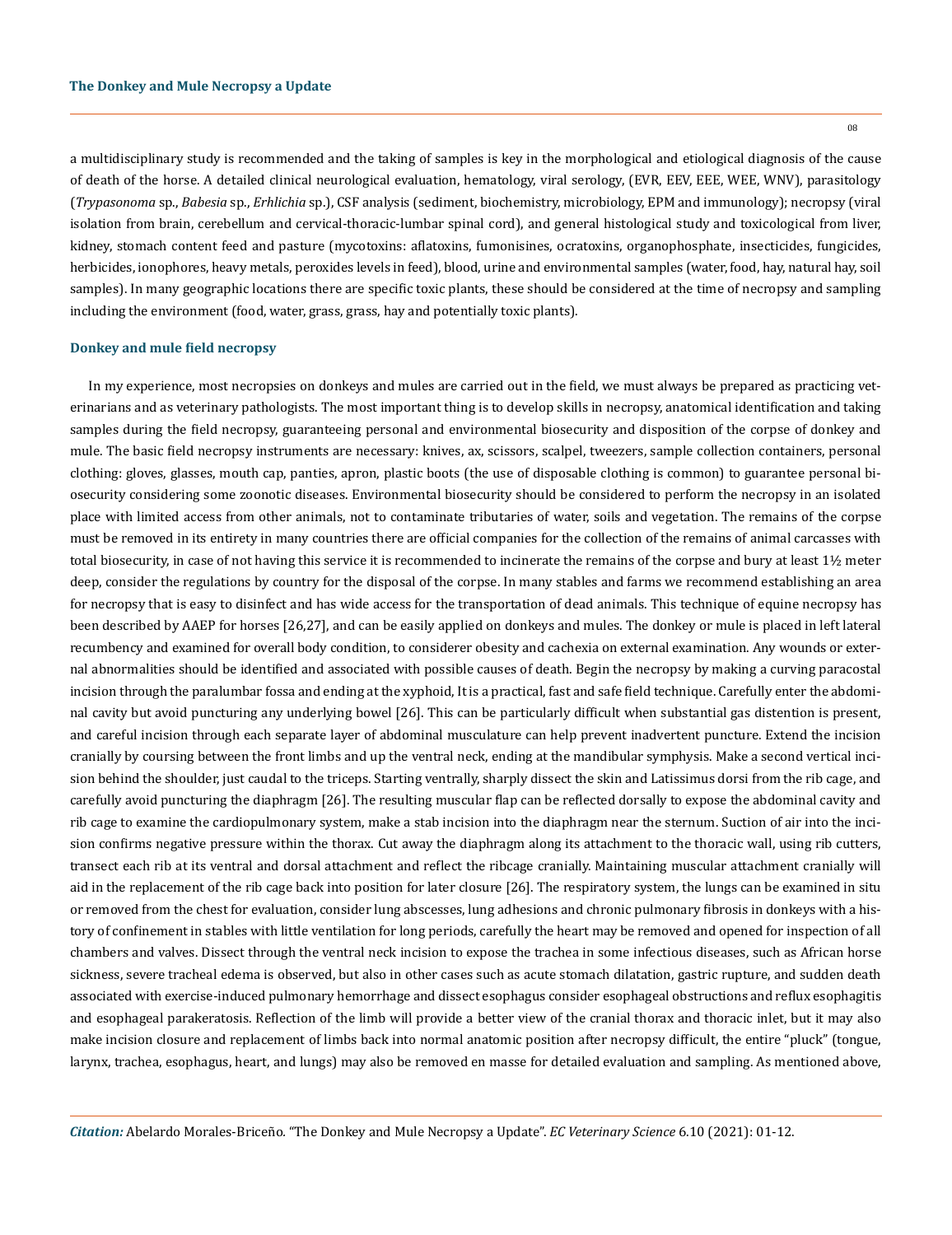the main cause of death in donkeys and mules is gastro-intestinal accidents that are why we must consider an exhaustive examination of the digestive system that consists to evaluate abdominal viscera for abnormalities in location and appearance before removal from the abdomen [26]. Locate the pelvic flexure and exteriorize the large colon, laying it alongside the carcass, removal of the large colon from the abdomen makes evaluation easier and allows better visualization of the remaining abdominal organs, in this step it is possible to take samples of tissues and intestinal content for the identification of intestinal parasites. Lipomas and liposarcomas are frequent donkeys and mules, in many cases as an incidental finding of the necropsy not associated with a pathology but in other cases it may be related to a gastrointestinal accident, the entire length of the small intestine and small colon should be examined as well as the liver, spleen, both kidneys and urogenital track, and adrenals and collect the samples at this time. The CNS is evaluated as follows to extract the brain, first remove the skin and muscles from the dorsal skull, use a hack saw to make a transverse cut through the frontal bone just dorsal to the eyes, and then form a triangle by connecting the first cut with points just medial to the occipital condyles. Lift and remove the section of calvarium to expose the brain, evaluate the fresh brain and proceed to sample collection. Remember that the brain has a high content of lipids and this predisposes to rapid autolysis, consider rapid sampling in extreme environmental conditions in the field to avoid autolytic changes. Post-mortem examinations on animals potentially affected by these diseases should be performed by a diagnostic laboratory [26]. The field necropsy: an added service in rural veterinary medicine, in relation to equine necropsy costs, official and private services oscillate between 80 and 150\$, with the animal or corpse sent to the necropsy room of a diagnostic center, in case of necropsies with medico-legal connotations (animal abuse and negligence), including insured animals, prices range between 500\$ and 2500\$ [28]. These prices may have a 15 to 20% increase in the field, taking into account travel to the examination site/ranch (distance kilometers), and it may also vary according to the number of dead animals, which represents an added service for the field veterinarian/rural veterinarian, which somewhat increases the annual net economic gains for rural veterinary business.

#### **Main features to include for each lesion**

The identification, characterization and description of the lesions is essential during the necropsy procedure, we must use the same terminology for a better understanding of the observed lesions that is reflected in the necropsy report. The terms to be used are: location, color, size, shape, consistency, texture, number or extent (%), content, odor, distribution and surface appearance [11]. Morphological descriptions and interpretations of lesions may include the following: Distribution: Organ: unilateral/bilateral, focal/multifocal, locally/ extensive; time: peracute, acute, subacute, chronic, chronic active; severity: minimal, moderated, severed; cause: verminous, bacterial, viral, traumatic; type: hemorrhagic, purulent, fibrinous [11].

## **Collections of samples**

Sampling is key to diagnosis and needs support in the auxiliary branches of veterinary pathology (Bacteriology, virology, serology, parasitology, mycology, molecular biology, histopathology, electronic microscopic, toxicology). Always remembering the necropsy is a single moment, once the corpse and its remains are eliminated, we must systematically collect the samples with emphasis on the laboratory where they will be sent. Tissue samples should be collected from organs of interest and any identified lesions, remember in forensic medicine cases the collected samples have legal connotations. Samples should be no thicker than 0.5 cm and should be immersed in 10% neutral-buffered formalin (10:1 formalin to tissue ratio) to fix for histological evaluation [26]. The routine fixation medium for histological study is Formaldehyde at 10% for 24 - 48 hours and Bouin or Davidson. All sections for fixation should be less than 1/4" Inches (0.5 - 1.5 cm) thick [11]. When taking sections for histological study from paired organs, make the left side pieces longer or larger (not thicker) for easier identification later when being trimmed or described to pathologists, this for comparative purposes. As in any technique description, experience is needed to increase proficiency in donkeys and mules. Always take sections of all tissues with a sharp knife, never with a pair of scissors except for bowel samples that can be performed with the enterotome instrument. Routinely take tissue samples of liver, kidney, lung, and all lesions [11]. In veterinary pathology we use the term "the whole animal inside the collecting container" this in order to collect all the samples necessary for the etiological diagnosis. Brain and heart sections are indicated in a grossly negative necropsy

09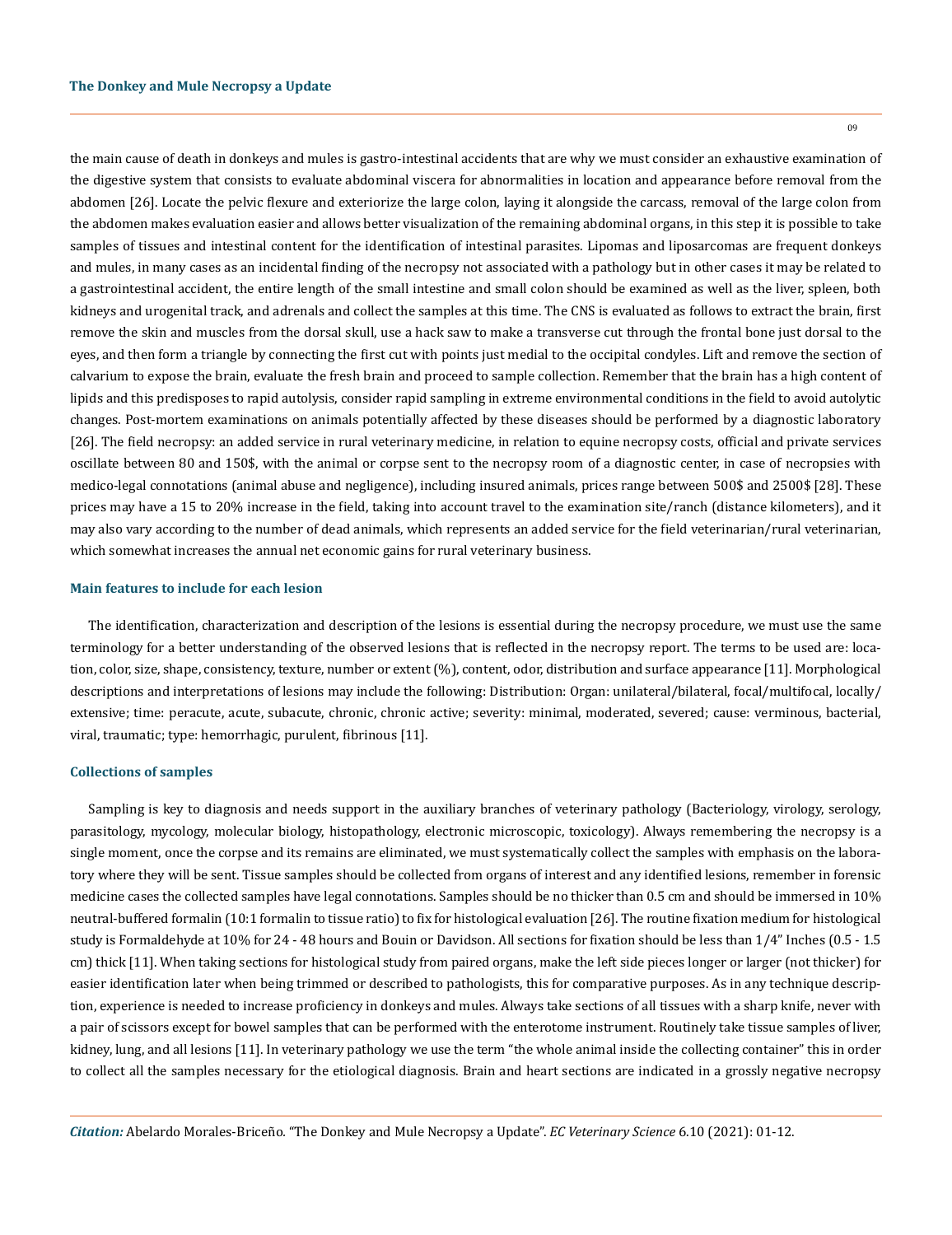as they may harbor non-grossly visible fatal lesions, however by routine we recommend collecting it. Certainly, other tissues than those listed are to be examined if lesions are suspected in them clinically. Once the necropsy was performed, the correct sample was taken and sent to the laboratory and we fulfilled our objective of a morphological and etiological diagnosis: diagnosis of the cause of death, diagnosis of infectious diseases, identification of risk factors, animal health status and establish corrective and preventive measures.

## **Necropsy report**

The necropsy report is a legal document, must contain the identification of the donkey or mule (microchip), clinic history, description of injuries, examinations, samples and laboratory tests, diagnosis and observations. For the detailed description of the injuries, must take into account: size, shape, surface, coloration, consistency and surface. The report of necropsy must contain the presumptive diagnosis and definitive diagnosis, with its comments, and the appreciations framed in the epicrisis of the case. Always remember that the necropsy report has legal connotations. In summary we have a donkey or mule corpse, we review its medical history, and we perform the external examination, opening of cavities, on-site inspection, and collection of samples. Remember step by step to perform a systematic necropsy to continue taking samples. Necropsy is a valuable diagnostic tool that can be performed in the field with relative ease. The described method permits a thorough evaluation of the most common disorders while maintaining a relatively intact carcass, making this a desirable procedure for both clinician and owner [26].

## **Conclusion**

The donkey or mule necropsy represents a post-mortem diagnostic tool, it can be performed by a practicing veterinarian in the field including taking samples and/or by an accredited veterinary pathologist in an official institution laboratory. The results of the necropsy identify the cause of death of the donkey or mule, its etiology and the associated risk factors, and establish preventive measures. We propose an international database with official institutions and practicing veterinarians to collect the long-term death data in donkeys and mules and establish future prevention measures and multidisciplinary studies.

# **Summary**

The equine necropsy findings can also be helpful for elucidating the severity of disease to owners who need further validation of their decision to euthanize. There are few reports in the literature of necropsy techniques and pathologies in donkeys and mules. The aim of this study was a review an update of necropsy in donkeys and mules. Regular performance of post-mortem necropsy examination will greatly increase the likelihood of accurate diagnoses and often provides a more thorough case understanding. This article reviews the most relevant and up-to-date aspects of necropsy in donkeys and mules, including some specific protocols in case of musculoskeletal injuries, sudden death and pathologies of the central nervous system, etiological agents, and sampling, additionally, the necropsy of the donkey and mule in the field. In conclusion the donkey and mule necropsy can be performed by equine practicing veterinarian in the field including taking samples and/or by an accredited veterinary pathologist in an official institution laboratory. The results of the necropsy identify the cause of death of the donkey or mule, its etiology and the associated risk factors, and establish preventive measures.

## **Bibliography**

- 1. Du Toit N., *et al*[. "Post Mortem Survey of Dental Disorders in 349 Donkeys From an Aged Population \(2005-2006\). Part 1: Prevalence](https://pubmed.ncbi.nlm.nih.gov/18096519/)  of Specific Dental Disorders". *[Equine Veterinary Journal](https://pubmed.ncbi.nlm.nih.gov/18096519/)* 40.3 (2008): 204-208.
- 2. Burden FA., *et al*[. "Necropsy Survey of Gastric Ulcers in a Population of Aged Donkeys: Prevalence, Lesion Description and Risk Fac](https://pubmed.ncbi.nlm.nih.gov/22444232/)[tors Animal 3.2 \(2009\): 287-293.](https://pubmed.ncbi.nlm.nih.gov/22444232/)

*Citation:* Abelardo Morales-Briceño*.* "The Donkey and Mule Necropsy a Update". *EC Veterinary Science* 6.10 (2021): 01-12.

10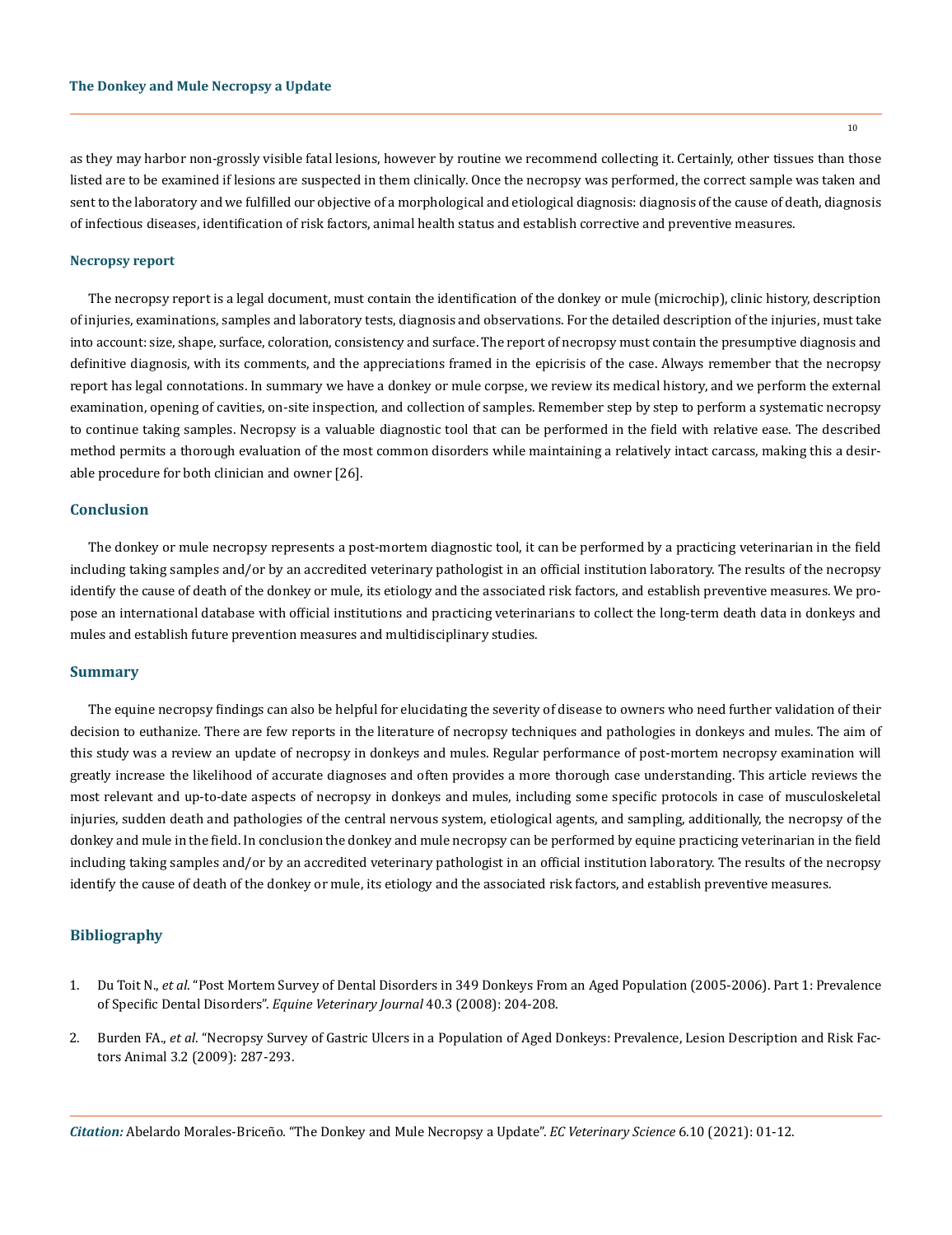- 3. Morrow L., *et al*[. "Retrospective Analysis of Post-Mortem Findings in 1,444 Aged Donkeys".](https://pubmed.ncbi.nlm.nih.gov/20880543/) *The Journal of Comparative Pathology* 144 [\(2011\): 145-156.](https://pubmed.ncbi.nlm.nih.gov/20880543/)
- 4. Morales-Briceño A., *et al*[. "A retrospective study of the causes of mortality in donkeys and mules in Southern Extremadura, Spain. 1st](https://www.researchgate.net/publication/317562054_A_retrospective_study_of_the_causes_of_mortality_in_donkeys_and_mules_in_Southern_Extremadura_Spain)  [Donkey Science Worldwide Meeting \(2016\).](https://www.researchgate.net/publication/317562054_A_retrospective_study_of_the_causes_of_mortality_in_donkeys_and_mules_in_Southern_Extremadura_Spain)
- 5. Morales-Briceño A., *et al*. "A multicentre retrospective study of the causes of mortality in donkeys and mules in Southern Extremadura, Spain and Aragua State Venezuela 2007-2017". In 6<sup>th</sup> Annual Donkey Welfare Symposium. UCdavis, California (2018).
- 6. Ness S. "How to Perform an Equine Field Necropsy Sally L. Ness, DVM". Proceedings of the Annual Convention of the AAEP Las Vegas, NV, USA (2009): 313-316.
- 7. Johnson D. "Horse necropsy or Post-mortem Examination (PME)" (2014).
- 8. Diab S., *et al*[. "Sudden death in race horses postmortem examination protocol".](https://pubmed.ncbi.nlm.nih.gov/28114865/) *Journal of Veterinary Diagnostic Investigation* 29.4 [\(2017\): 442-449.](https://pubmed.ncbi.nlm.nih.gov/28114865/)
- 9. Morales-Briceño A., *et al*. "Epistaxis in unmedicated equine during intense exercise in Almonte-Huelva-Spain. A preliminary report". In 21st International Conference of Racing Analysts and veterinarians". Montevideo-Uruguay (2016).
- 10. Morales A., *et al*[. "Estudio retrospectivo de la casuística de muerte súbita en caballos en Almonte-Huelva, Andalucía, España. Revista](https://www.researchgate.net/publication/325619453_Estudio_retrospectivo_de_la_casuistica_de_muerte_subita_en_caballos_en_Almonte-Huelva_Andalucia_Espana)  [del Instituto de Higiene "Rafael Rangel" 48.1-2 \(2017\): 211-213.](https://www.researchgate.net/publication/325619453_Estudio_retrospectivo_de_la_casuistica_de_muerte_subita_en_caballos_en_Almonte-Huelva_Andalucia_Espana)
- 11. King J., *et al*. "The Necropsy Book". The Internet-First University Press (2013): 259.
- 12. Morales A., *et al*[. "Problemas comunes del casco en burros en el Sur de Extremadura, España. Proceeding del XVI Congreso Interna](https://www.researchgate.net/publication/284423536_Problemas_comunes_del_casco_en_burros_en_el_Sur_de_Extremadura_Espana)[cional de Medicina y Cirugía Equina. SICAB´15 \(2015\).](https://www.researchgate.net/publication/284423536_Problemas_comunes_del_casco_en_burros_en_el_Sur_de_Extremadura_Espana)
- 13. Lamprea-Garrido A., *et al*[. "Parasitismo intestinal en burros en Bodonal de la Sierra, Extremadura-España. Estudio preliminar". RE](https://www.researchgate.net/publication/304135216_Parasitismo_intestinal_en_burros_en_Bodonal_de_la_Sierra_Extremadura-Espana_Estudio_preliminar)-[MEVET \(2016\): 18-22.](https://www.researchgate.net/publication/304135216_Parasitismo_intestinal_en_burros_en_Bodonal_de_la_Sierra_Extremadura-Espana_Estudio_preliminar)
- 14. Morales A., *et al*[. "Gastric ulcers syndrome in donkeys".](http://www.scielo.org.co/pdf/rmv/n30/n30a03.pdf) *Red Veterinary Medicine* 30 (2015): 27-32.
- 15. Cardona-Álvarez JA., *et al*[. "Frecuencia de patologías gástricas en burros \(Equus africanus asinus\) en Córdoba, Colombia".](http://www.scielo.org.co/scielo.php?script=sci_abstract&pid=S0122-93542016000100003&lng=en&nrm=iso&tlng=es) *Revista de [Medicina Veterinaria](http://www.scielo.org.co/scielo.php?script=sci_abstract&pid=S0122-93542016000100003&lng=en&nrm=iso&tlng=es)* 31 (2016): 23-34.
- 16. Morales Briceño A., *et al*[. "Tumor ovárico en una burra. Reporte de un caso".](https://dialnet.unirioja.es/servlet/articulo?codigo=5918215) *Revista Equinus* 47 (2017): 38-45.
- 17. Morales-Briceño A., *et al*[. "Pheochromocytoma in a donkey. Report of case". Revista Científica FVC-LUZ 4 \(2018\): 270-273.](http://www.saber.ula.ve/bitstream/handle/123456789/45356/art3.pdf?sequence=1&isAllowed=y)
- 18. Morales-Briceño A., *et al*. "Patologías en équidos adultos. Serie de casos". In XVIII Reunión de la Sociedad Española de Anatomía Patológica Veterinaria. Córdoba Junio 26 (2016): 102.
- 19. Morales-Briceño A., *et al*[. "Hemorragia pulmonar inducida por el ejercicio. Patrones de lesiones patológicas en PSI de carreras". Equi](https://www.researchgate.net/publication/262561780_Hemorragia_Pulmonar_Inducida_por_el_Ejercicio_Patrones_de_lesiones_patologicas_en_Pura_Sangre_Ingles_de_Carreras)[nus: Medicina y Cirugía Equina 39 \(2014\): 62-74.](https://www.researchgate.net/publication/262561780_Hemorragia_Pulmonar_Inducida_por_el_Ejercicio_Patrones_de_lesiones_patologicas_en_Pura_Sangre_Ingles_de_Carreras)
- 20. Morales A., *et al*[. "Muerte súbita en caballos de alta competencia. Aspectos patológicos y serie de casos clínicos de revision". Equinus:](https://dialnet.unirioja.es/servlet/articulo?codigo=5274667)  [Medicina y Cirugía Equina 41 \(2015\): 48-62.](https://dialnet.unirioja.es/servlet/articulo?codigo=5274667)
- 21. Morales A., *et al*[. "Sudden death, aortic rupture in horses, literature review, case studies reported and risk factors".](https://www.revistas.usp.br/bjvras/article/view/98298) *Brazilian Journal [of Veterinary Research](https://www.revistas.usp.br/bjvras/article/view/98298)* 52.4 (2015): 298-309.